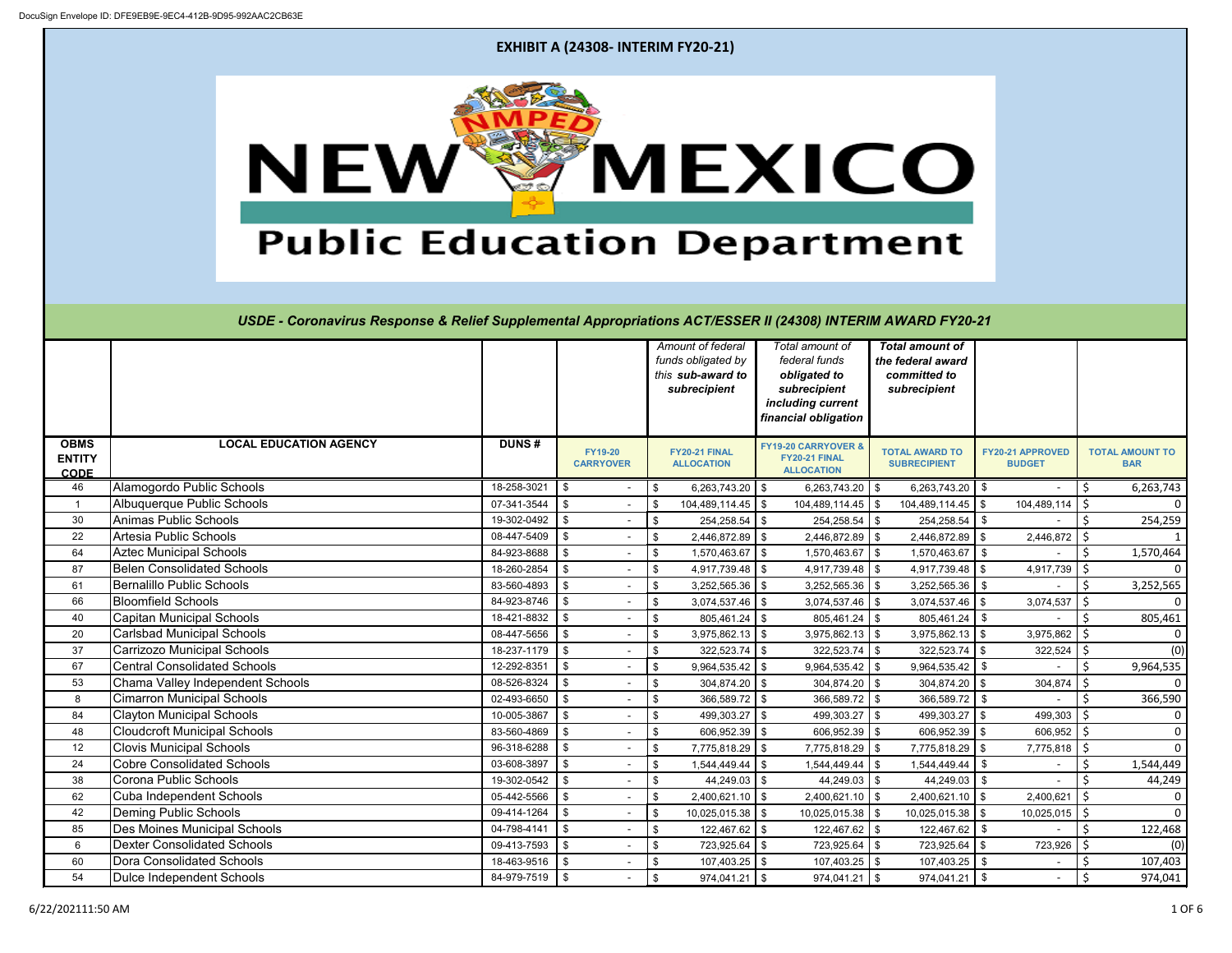

51 |Logan Municipal Schools | 10-278-4170 | \$ - | \$ 115,495.65 | \$ 115,495.65 | \$ 115,495.65 | \$ 115,425 | \$ 115,425 | \$ 71 29 Lordsburg Municipal Schools 09-413-5670 \$ - \$ 828,953.85 \$ 828,953.85 \$ 828,953.85 \$ 828,954 \$ (0)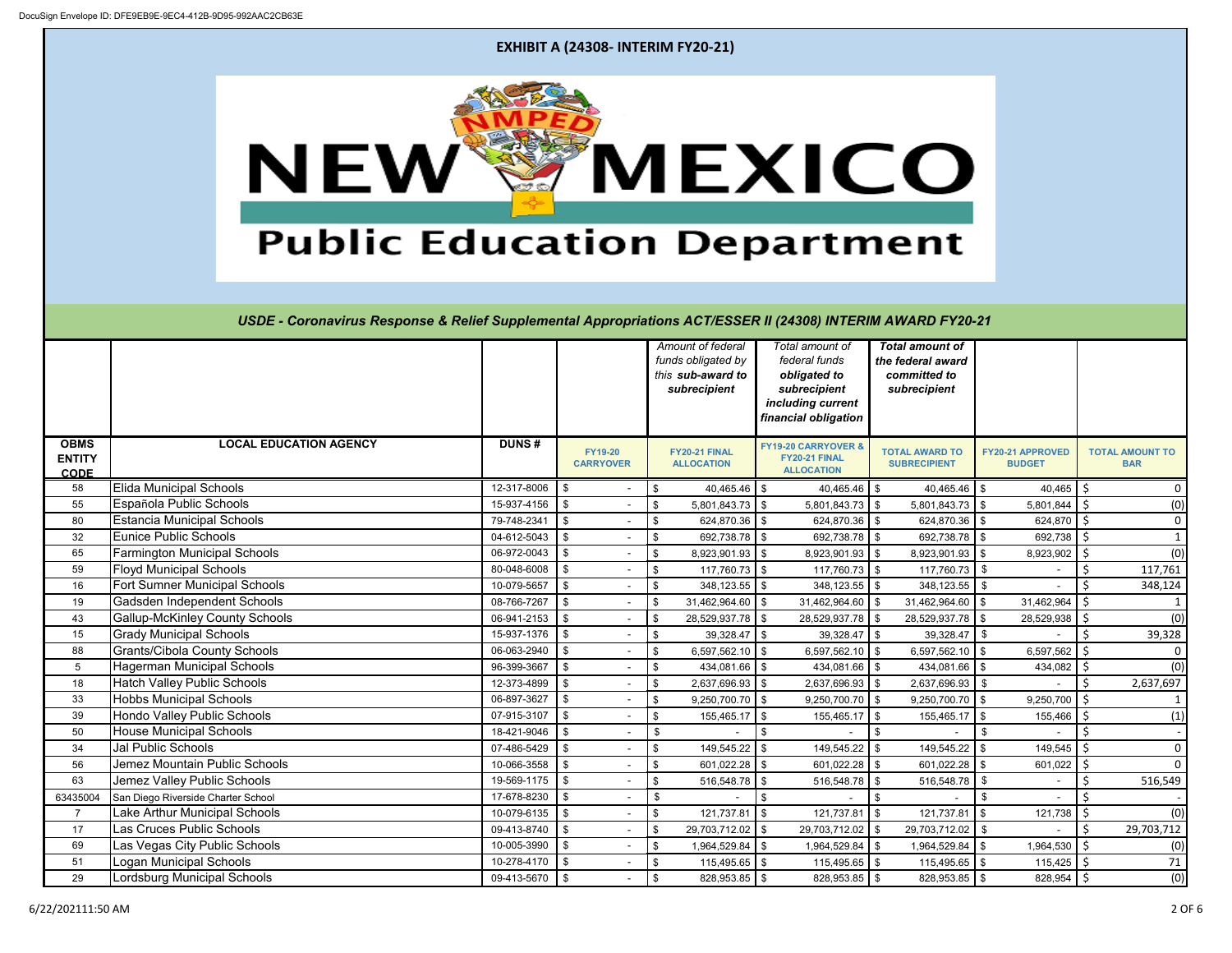

36 Ruidoso Municipal Schools 10-155-4744 \$ - \$ 1,847,622.93 \$ 1,847,622.93 \$ 1,847,622.93 \$ 1,847,622 \$ 1 52 San Jon Municipal Schools 10-060-6029 \$ - \$ 112,471.53 \$ 112,471.53 \$ 112,471.53 \$ 112,472 \$ (0)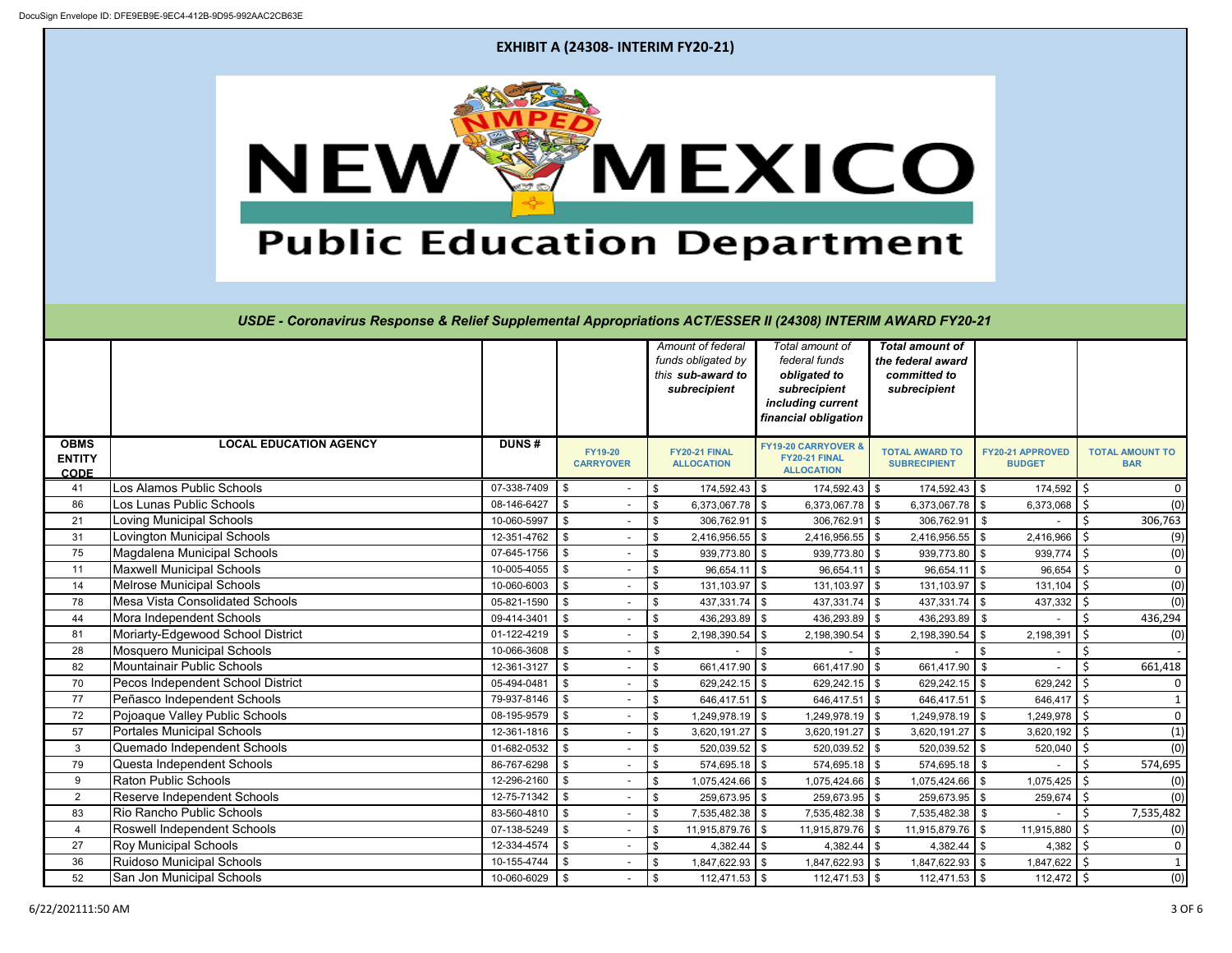|                                                             |                                                                                                             |                                    | <b>EXHIBIT A (24308- INTERIM FY20-21)</b> |            |                                                                              |                                                                                                               |                                                                             |                                          |                                      |  |  |
|-------------------------------------------------------------|-------------------------------------------------------------------------------------------------------------|------------------------------------|-------------------------------------------|------------|------------------------------------------------------------------------------|---------------------------------------------------------------------------------------------------------------|-----------------------------------------------------------------------------|------------------------------------------|--------------------------------------|--|--|
| <b>"MEXICO</b><br>NEW<br><b>Public Education Department</b> |                                                                                                             |                                    |                                           |            |                                                                              |                                                                                                               |                                                                             |                                          |                                      |  |  |
|                                                             | USDE - Coronavirus Response & Relief Supplemental Appropriations ACT/ESSER II (24308) INTERIM AWARD FY20-21 |                                    |                                           |            | Amount of federal<br>funds obligated by<br>this sub-award to<br>subrecipient | Total amount of<br>federal funds<br>obligated to<br>subrecipient<br>including current<br>financial obligation | <b>Total amount of</b><br>the federal award<br>committed to<br>subrecipient |                                          |                                      |  |  |
| <b>OBMS</b><br><b>ENTITY</b>                                | <b>LOCAL EDUCATION AGENCY</b>                                                                               | <b>DUNS#</b>                       | <b>FY19-20</b><br><b>CARRYOVER</b>        |            | FY20-21 FINAL<br><b>ALLOCATION</b>                                           | FY19-20 CARRYOVER &<br>FY20-21 FINAL<br><b>ALLOCATION</b>                                                     | <b>TOTAL AWARD TO</b><br><b>SUBRECIPIENT</b>                                | <b>FY20-21 APPROVED</b><br><b>BUDGET</b> | <b>TOTAL AMOUNT TO</b><br><b>BAR</b> |  |  |
| <b>CODE</b>                                                 |                                                                                                             |                                    |                                           |            |                                                                              |                                                                                                               |                                                                             |                                          |                                      |  |  |
| 71                                                          | Santa Fe Public Schools                                                                                     | 09-714-4281                        | l \$                                      | - \$       | 10,796,158.68 \$                                                             | 10,796,158.68 \$                                                                                              | 10,796,158.68 \$                                                            | $10,796,159$ \$                          | (0)                                  |  |  |
| 25                                                          | Santa Rosa Consolidated Schools                                                                             | 03-612-5920                        | - \$                                      |            | 713,767.89 \$                                                                | 713,767.89 \$                                                                                                 | 713,767.89   \$                                                             | 713,768 \$                               | (0)                                  |  |  |
| 23                                                          | Silver Consolidated School District                                                                         | 78-047-0423 \$                     | $\blacksquare$                            | $\sqrt{3}$ | $3,258,814.05$ \$                                                            | $3,258,814.05$ \$                                                                                             | $3,258,814.05$ \$                                                           |                                          | 3,258,814                            |  |  |
| 74                                                          | Socorro Consolidated Schools                                                                                | 04-070-5303                        | $\frac{1}{3}$                             | \$         | $3,224,333.24$ \$                                                            | $3,224,333.24$ \ \\$                                                                                          | $3,224,333.24$ \$                                                           | 3,224,333                                |                                      |  |  |
| 10                                                          | <b>Springer Municipal Schools</b>                                                                           | 18-262-0369                        | $\vert$ \$                                | -\$        | 235,727.20 \$                                                                | $235,727.20$ \$                                                                                               | 235,727.20 \$                                                               |                                          | 235,727                              |  |  |
| 76                                                          | <b>Taos Municipal Schools</b>                                                                               | 19-329-1002                        | $\vert$ \$                                | -\$        | 4,011,719.04 \$                                                              | 4,011,719.04 $\frac{1}{3}$                                                                                    | $4,011,719.04$ \$                                                           | 4,011,719                                |                                      |  |  |
| 35                                                          | <b>Tatum Municipal Schools</b>                                                                              | 10-005-4170 \$                     |                                           |            | 228,068.61 \$                                                                | $228,068.61$ \$                                                                                               | 228,068.61 \$                                                               | 228,062                                  |                                      |  |  |
| 13                                                          | <b>Texico Municipal Schools</b>                                                                             | 18-261-9114                        | $\frac{1}{3}$                             | -\$        | 549,741.07 \$                                                                | $549,741.07$ \\$                                                                                              | 549,741.07 \$                                                               | $549,742$ \$                             |                                      |  |  |
| 73                                                          | Truth or Consequences Municipal Schools                                                                     | 10-005-4196                        | $\frac{1}{3}$                             | \$         | 2,540,325.90 \$                                                              | $2,540,325.90$ \\$                                                                                            | 2,540,325.90 \$                                                             | $2,540,326$ \$                           | (0)                                  |  |  |
| 49                                                          | Tucumcari Public Schools                                                                                    | 09-414-4391                        | $\frac{1}{3}$                             | -\$        | 1,678,362.07 \$                                                              | 1,678,362.07 \$                                                                                               | 1,678,362.07 \$                                                             | $1,678,361$ \$                           |                                      |  |  |
| 47                                                          | <b>Tularosa Municipal Schools</b>                                                                           | 10-837-6617                        | $\vert$ \$                                | \$         | 1,918,651.68 \$                                                              | $1,918,651.68$ \$                                                                                             | $1,918,651.68$ \$                                                           | 1,918,652                                |                                      |  |  |
| 26                                                          | Vaughn Municipal Schools                                                                                    | 10-005-4220                        |                                           | -\$        | $110,019.18$ \$                                                              | $110,019.18$ \$                                                                                               | $110,019.18$ \$                                                             | 110,019                                  |                                      |  |  |
| 45                                                          | <b>Wagon Mound Public Schools</b>                                                                           | 10-005-4238                        | <b>1 \$</b>                               | \$         | 382,571.05 \$                                                                | $382,571.05$ \$                                                                                               | 382,571.05 \$                                                               | 382,571                                  | (1)<br>(0)<br>0                      |  |  |
| 68                                                          | West Las Vegas Public Schools                                                                               | 06-942-2491                        | l \$<br>$\overline{\phantom{a}}$          | \$         | $3,039,216.78$ \$                                                            | $3,039,216.78$ \\$                                                                                            | $3,039,216.78$ \$                                                           |                                          | 3,039,217                            |  |  |
| 89                                                          | Zuni Public School District                                                                                 | 10-504-2907                        | $\sqrt{ }$                                | \$         | $3,664,442.14$ \$                                                            | $3,664,442.14$ \\$                                                                                            | $3,664,442.14$ \$                                                           | $3,664,442$ \$                           |                                      |  |  |
|                                                             | <b>STATE CHARTERS</b>                                                                                       |                                    |                                           |            |                                                                              |                                                                                                               |                                                                             | $\blacksquare$                           |                                      |  |  |
| 580-001                                                     | 21st Century Public Academy                                                                                 | 06-603-3031                        | $\frac{1}{3}$                             | \$         |                                                                              | - \$                                                                                                          | \$                                                                          | \$                                       |                                      |  |  |
| 579-001                                                     | <b>ACES Technical Charter School</b>                                                                        | 11-720-9902                        | $\vert$ \$<br>l \$                        | \$         |                                                                              | \$                                                                                                            | \$                                                                          | \$                                       | ς.                                   |  |  |
| 528-001                                                     | Albuquerque Bilingual Academy                                                                               | 01-594-6921                        |                                           | \$<br>-\$  | 609,964.90 \$                                                                | 609,964.90 \$                                                                                                 | 609,964.90 \$                                                               |                                          | 609,965<br><sup>\$</sup>             |  |  |
| 574-001<br>524-001                                          | Albuquerque Collegiate Charter School                                                                       | $08-120-1500$ \$<br>96-759-4388 \$ |                                           | -\$        | $95,954.92$ \$                                                               | $95,954.92$ \$                                                                                                | 95,954.92 \$                                                                | 95,955                                   | (0)<br>0                             |  |  |
| 516-001                                                     | AIMS @ UNM<br>Albuquerque School of Excellence                                                              | $96-438-5368$ \$                   | $\overline{\phantom{a}}$                  | -\$        | $31,003.22$ \$<br>711,787.73 \$                                              | $31,003.22$ \$<br>711,787.73 \$                                                                               | $31,003.22$ \$<br>711,787.73 \$                                             | $31,003$   \$<br>711,788   \$            | (0)                                  |  |  |

532-001 Aldo Leopold High School **19th School** 82-586-2134 \$ - \$ 155,887.26 \$ 155,887.26 \$ - \$ 155,887 511-001 Alma d' arte Charter High School **15-834-9188** \$ - \$ 196,019.82 \$ 196,019.82 \$ 196,019.82 \$ 196,020 \$ (0)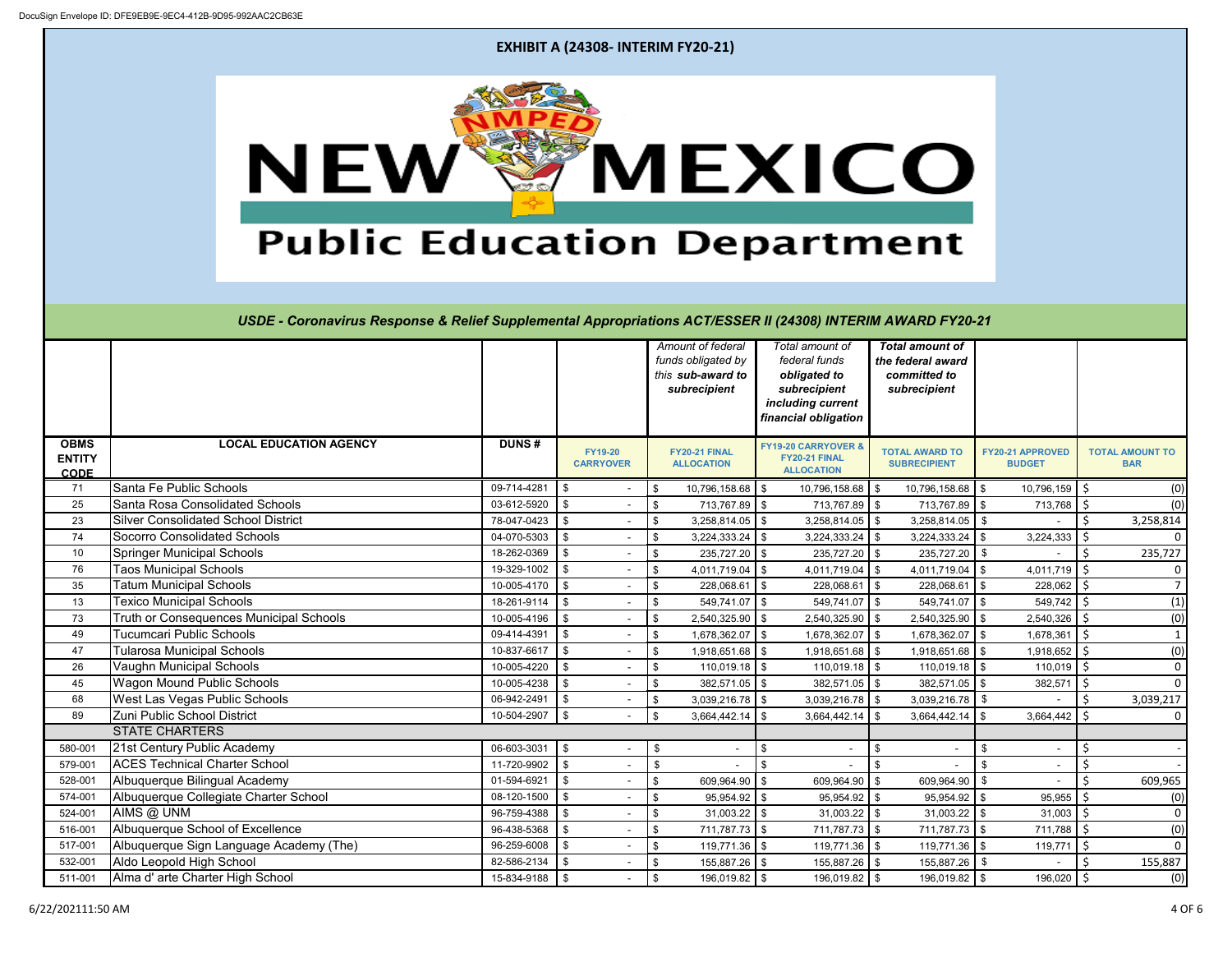

504-001 North Valley Academy 13-693-0356 | \$ 553,930.60 | \$ 553,930.60 | \$ 553,931 \$ 553,931 \$ 553,931 \$ 577-001 Raices del Saber Xinachtli Community School | 11-707-1791 | \$ - \$ 43,323.39 | \$ 43,323.39 | \$ 43,323.39 | \$ 43,323.39 | \$ 43,323.39 | \$ 43,323.39 | \$ 43,323.39 | \$ 43,323.39 | \$ 43,323.39 | \$ 43,323.39 | \$ 43,323.3